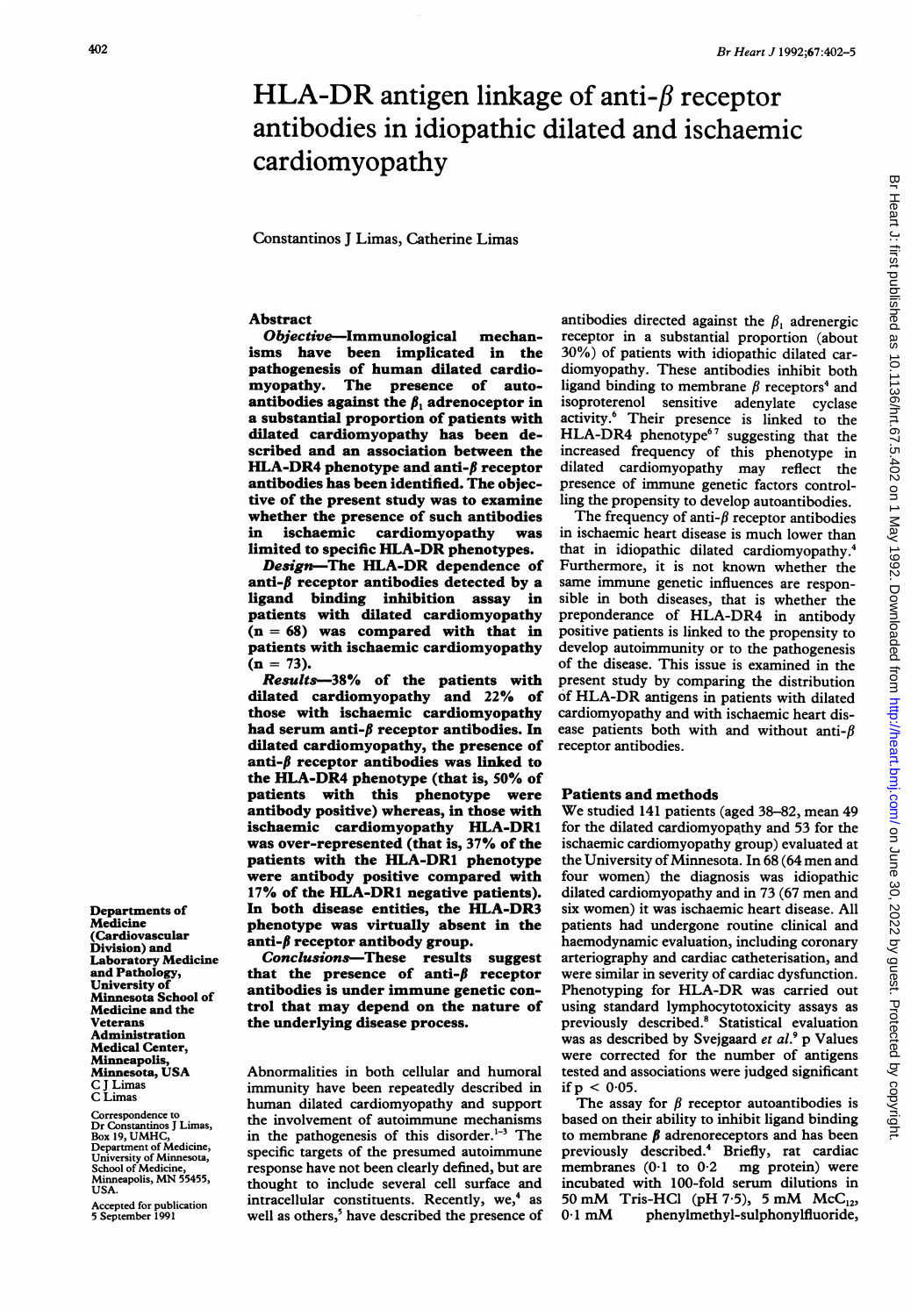



5  $\mu$ g/ml leupeptin, and 7  $\mu$ g/ml pepstatin at  $30^{\circ}$ C for 60 min, and then with 6 nM [<sup>3</sup>H] dihydroalprenolol (New England Nuclear Co, specific activity 105 Ci/mmol) for 15 min. Reactions were terminated by filtration through Whatman GF/C fibres. Non-specific binding was determined in the presence of  $1 \mu M$ propranolol. Positive results were defined as  $\geq$  20% inhibition of ligand binding in the presence of 100-fold serum dilution.

### Results

Anti- $\beta$  receptor antibodies were present in 38% (26 of 68) of patients with dilated cardiomyopathy compared with 22% (16 of 73) of patients with ischaemic heart disease. Figure <sup>1</sup>



Distribution of HLA-DR antigens in patients with dilated cardiomyopathy with or without anti- $\beta$  receptor antibodies as defined by ligand binding inhibition assay.



Figure 3 Extent of  $\int$ <sup>3</sup>H dihydroalprenolol (DHA) binding inhibition by 100 fold serum dilutions from patients with dilated or ischaemic cardiomyopathy. The extent of inhibition is related to  $\binom{3}{1}$ DHA binding to control cardiac membranes (incubated in the absence of serum).

shows the distribution of HLA-DR antigens in antibody positive and negative patients with ischaemic cardiomyopathy. There is a significant over-representation of HLA-DR1 phenotype (37% of antibody positive subjects typed as HLA-DR1 compared with 11% of those who were antibody negative  $($ Pc < 0.035)) while DR3 is distinctly less frequent. By comparison, anti- $\beta$  receptor antibody positive patients with dilated cardiomyopathy were more likely ( $Pc < 0.02$ ) to belong to the HLA-DR4 phenotype (fig 2). Although two thirds (6/9) of the HLA-DR1 patients were antibody positive, the numbers were too small to reach statistical significance.

In an alternative approach the antibody status of the HLA-DR1 positive and negative patients was considered. In ischaemic cardiomyopathy, 37% (6/16) of the HLA-DR1 positive patients had anti- $\beta$  receptor antibody compared with 17% (10/57) of the HLA-DR1 negative patients. In dilated cardiomyopathy 50% of the HLA-DR4 patients were antibody positive while only 24% of the HLA-DR4 negative patients were antibody positive. In both disease groups, HLA-DR3 was essentially absent in the antibody positive group. There was a small but significant difference ( $p < 0.05$ ) in the extent of ligand binding inhibition between ischaemic  $(24.7 (2.0)\%)$  and dilated cardiomyopathy  $(33.5 (3.0)\%$  groups (fig 3).

## Discussion

We have recently shown that <sup>a</sup> substantial proportion of patients with idiopathic dilated cardiomyopathy have autoantibodies directed against their  $\beta$  adrenoreceptors as judged by their ability to inhibit ligand binding to the receptor and to modify adenylate cyclase activity.<sup>4</sup> This finding was recently confirmed by

찢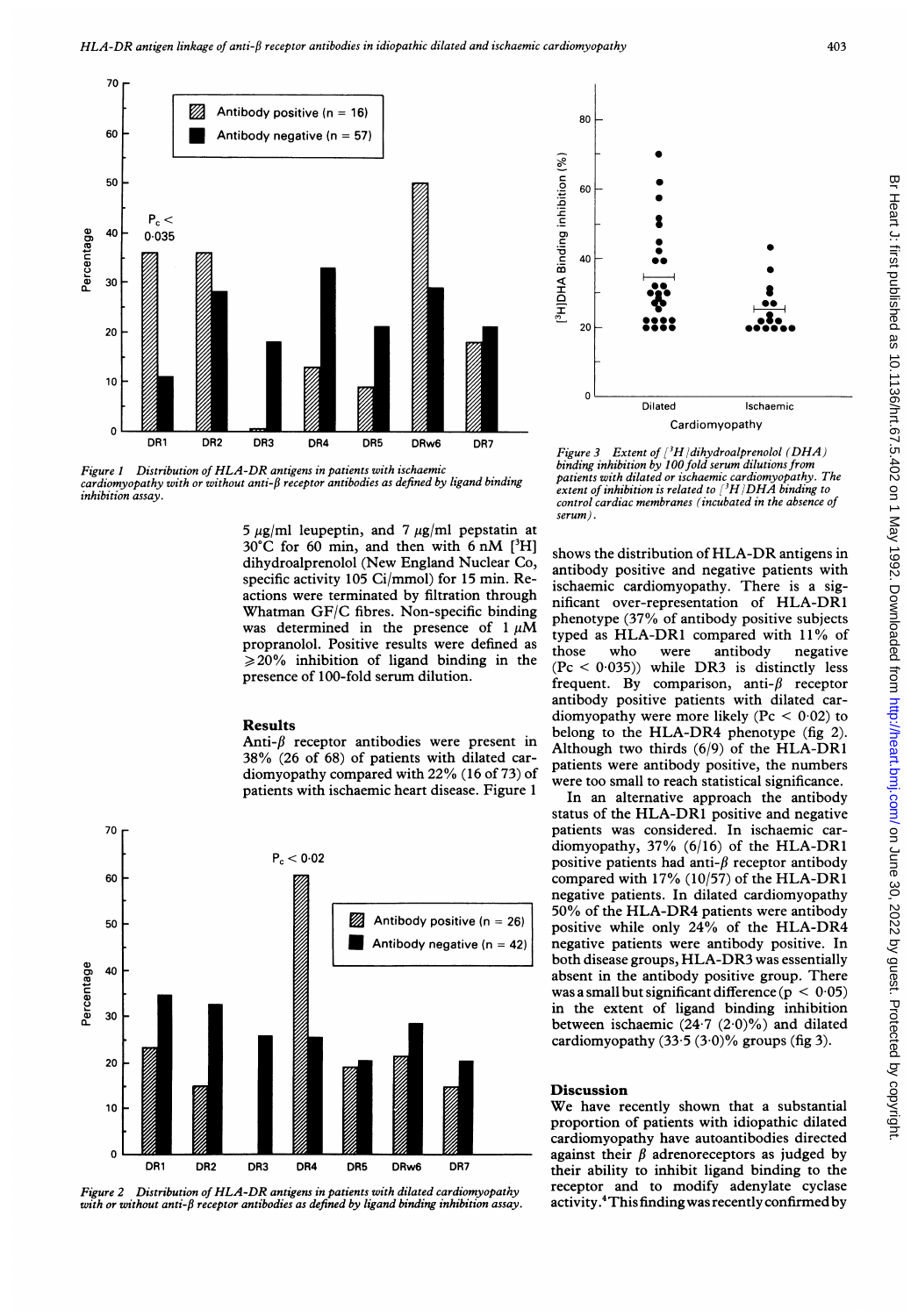Magnusson *et al* using a synthetic  $\beta_1$  receptor peptide as antigen in enzyme linked immunoassays.<sup>5</sup> It is likely, therefore, that the presence of anti- $\beta$  receptor antibodies may explain the decline in the density of cardiac  $\beta$  receptors and the reduced inotropic responsiveness to  $\beta$ agonists that characterise dilated cardiomyopathy.'0 It is not known whether the presence of anti- $\beta$  receptor antibodies can predict the response of cardiac  $\beta$  receptors to agents inducing up regulation (such as  $\beta$  blockers and converting enzyme inhibitors).

The pathogenesis of the antibody response in these patients remains conjectural. Immune disturbances have been described in both experimental and human cardiomyopathy and may be under genetic control. Recently, we<sup>11</sup> as well as others,<sup>12</sup> have reported that the proportion of patients with HLA-DR4 antigens is high in dilated cardiomyopathy. As it is likely that this disease is a heterogeneous entity, the patients with HLA-DR4 antigens may belong to a specific subset in which immunological abnormalities play a predominant role. This proposal is supported by our finding that most of the antibody positive patients belong to the HLA-DR4 or HLA-DR1 phenotype and that, conversely, a substantially higher proportion of HLA-DR4 patients have autoantibodies compared with those without HLA-DR4.<sup>7</sup> These results may be interpreted as evidence that immunogenetic factors linked to the HLA-DR system control the development of anti- $\beta$ receptor antibodies. Alternatively, the association of such antibodies with HLA-DR4 may be a consequence of the link between this particular phenotype and the susceptibility to dilated cardiomyopathy. If the first alternative were true, the appearance of anti- $\beta$  receptor antibodies in cardiac diseases of other aetiologies would also be linked to the HLA-DR4 phenotype whereas, if the second possibility were true, the association with HLA-DR4 would hold only for the dilated cardiomyopathy.

To examine this issue we relied on our previous findings that a small proporton of patients with ischaemic heart disease also have anti- $\beta$  receptor antibodies,<sup>4</sup> and ischaemic cardiomyopathy is associated with a significantly increased frequency of HLA-DRw6 (but not HLA-DR4) antigen.'3 It was possible, therefore, to compare the HLA-DR dependence of anti- $\beta$  receptor antibodies in these two groups of patients. The results of our study show differences in both the frequency of anti- $\beta$ receptor antibodies and their HLA-DR dependence between ischaemic and dilated cardiomyopathy. About 38% of the dilated cardiomyopathy patients had antibodies detectable with the ligand binding inhibition assay compared with 22% of these with ischaemic heart disease. In both groups, there was a striking negative correlation between the presence of antibodies and the HLA-DR3 phenotype, raising the possibility that HLA-DR3 may have <sup>a</sup> protective influence against the development of autoantibodies. It is likely that the antibody response is secondary to an initial myocyte damage (neither ischaemia or cardiomyopathy) and this is more prone to occur in patients without the HLA-DR3 phenotype. The higher frequency of antibodies in dilated cardiomyopathy may reflect differences in the type of autoantigen exposure.

Associations with HLA-DR have typically been described in diseases for which an autoimmune aetiology has been either shown or strongly suggested.'4 For at least some cases of dilated cardiomyopathy, a plausible role for autoimmunity has been suggested, this involves an initial cardiac damage (possibly virus induced) that exposes autoantigens, induction of abnormal expression of class II HLA antigens, and presentation of autoantigens to T lymphocytes.<sup>2</sup> An immunological component to the progression of coronary artery disease has also been suggested, primarily on the basis of the presence of T lymphocytes and macrophages in atherosclerotic lesions.<sup>15 16</sup> A substantial proportion of these cells are immunoactivated as indicated by expression of HLA-DR and interleukin 2 receptor molecules. The extent and frequency of autoimmune responses in atherosclerotic heart disease are currently unknown. It is possible that genetic influences, operating beyond the level of the recognised "risk" factors for development of coronary artery disease, may control immune mechanisms. In our earlier study, the presence of the HLA-DRw6 phenotype in patients with ischaemic heart disease correlated most closely with family history of heart disease and not with the other risk factors, such as lipid abnormalities, diabetes, smoking, or hypertension.<sup>13</sup>

The different HLA-DR dependencies of anti- $\beta$  receptor antibodies in the two diseases (dilated and ischaemic cardiomyopathy) would appear, at first glance, to argue against a common susceptibility of these patients to develop autoimmune responses. On the other hand, because the HLA-DRw6 phenotype, which is over-represented in ischaemic cardiomyopathy,'3 was not linked to the presence of anti- $\beta$  receptor antibodies, a link between HLA-DR phenotypes and anti- $\beta$ receptor antibodies and the pathogenesis of the cardiomyopathy cannot be supported. Also, as there is evidence that HLA-DR4 and HLA-DR1 share common epitopes,<sup>17</sup> it is likely that susceptibility to autoimmunity in dilated cardiomyopathy is linked primarily to these epitopes. If this were the case, development of anti- $\beta$  receptor antibodies in dilated and ischaemic cardiomyopathy would be under the same immune genetic control. Further studies are needed to clarify this issue.

We thank Drs Maria-Teresa Olivari, Spencer H Kubo, and Gary S Francis for permission to report their patients.

- 1 Lowry PJ, Gammage MD, Gentle TA, Baynham MID,<br>Thompson RA, Little WA. Suppressor T lymphocyte<br>function in patients with idiopathic congestive car-<br>diomyopathy. Br Heart J 1987;57:458-61.<br>2 Itagaki T, Yamakawa K, Ono S, Y
	- 1326-38.
- 3 Caforio ALP, Bonifacio E, Stewart JT, Neglia D, Parodi 0, Bottazzo GF, *et al*. Novel organ-specific circulating car-<br>diac autoantibodies in dilated cardiomyopathy. *J Am Coll* Cardiol 1990;15:1527-34.